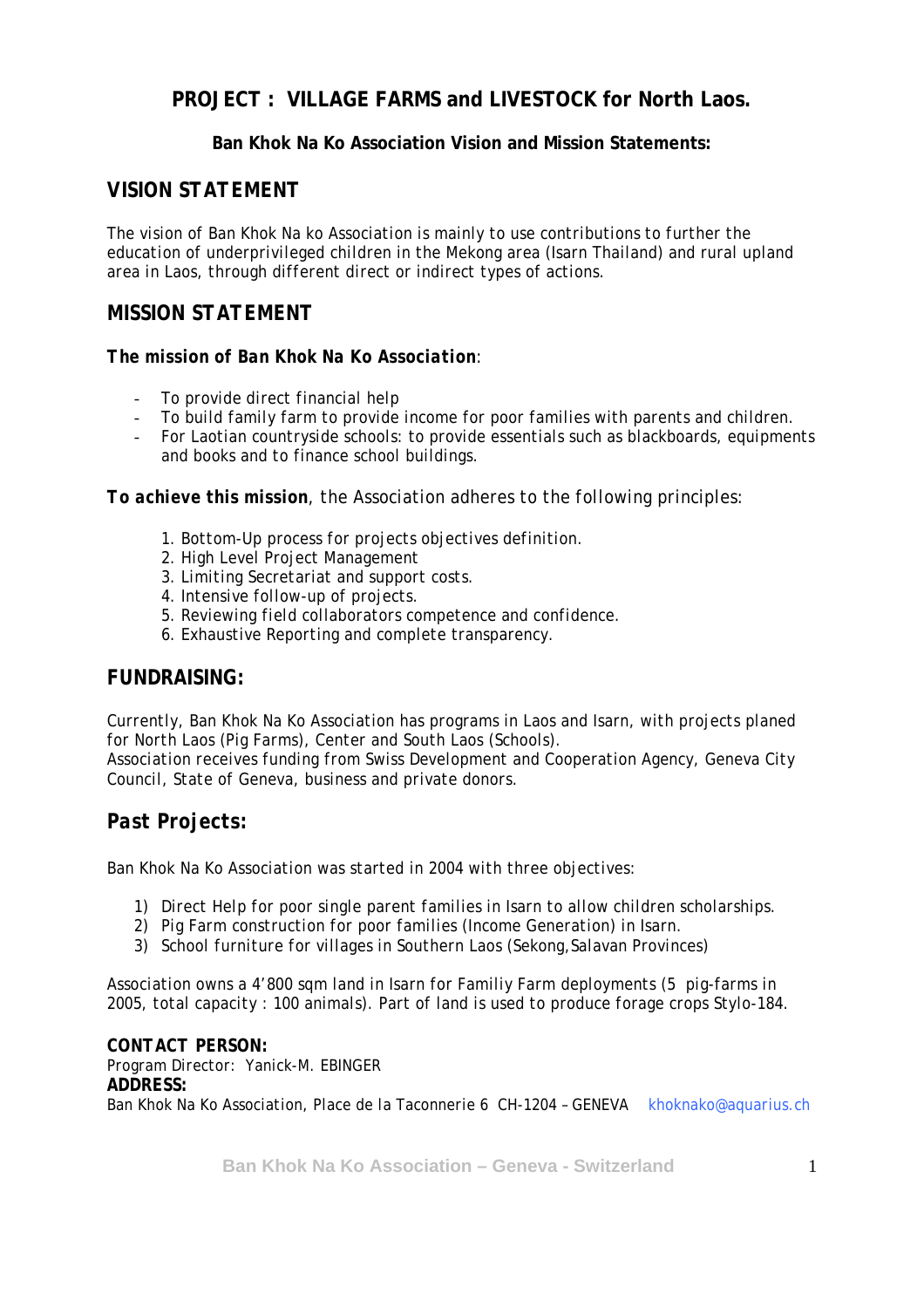### *SUMMARY PROJECT DESCRIPTION:*

*During the course of the past two years, Ban Khok Na Ko Association have developed a program for help and actions, specifically to give long term security for poor families with children in the Mekong and Laos upland areas.* 

*This model, with project and advisory experience has over two years, been implemented and refined . The concepts are proven and now we have to expand these actions to remote province in north and south Laos.* 

**The focus of this proposal for funding is on the construction of four village pigs' farms in northern Laos, Phongsaly Province. The target villages are Chapou and Kodeng in the south of the Phongsaly District.** 

*The construction of these farms will be done under the following circumstances: the beneficiary village agrees to fully participate, providing local work participation and assistance and some local materials like sand and wood.* 

*Association will provide construction material like concrete, zinc and technical worker.* 

*Association will provide the first batch of pigs (Local and Landrace) and veterinary assistance.* 

*Three months before the farm deployment, Association will provide Stylo-184 seeds for forage crops.* 

*The project will be the responsibility of the Association local Coordinator and the District Veterinarian will be in charge to follow and support the exploitation during six months.* 

*The Province and District Government agrees to provide logistical support and assistance trough a MOU between the relevant ministry and the Association.* 

*The project respect the compliance with the Lao Extension Approach of the National Agricultural and Forestry Extension Service (NAFES).* 

## *OBJECTIVES*

*The objectives of this project are:* 

- *To construct 4 village farms in 2 remote villages in order to generate a cash income to buy mainly food. To open a village stall in the Phongsaly City Market.*
- *To allow farmer to participate, experiment and learn about new forage et new breed of pigs through an integrated approach.*
- *To avoid children having to work to find food and improve their education.*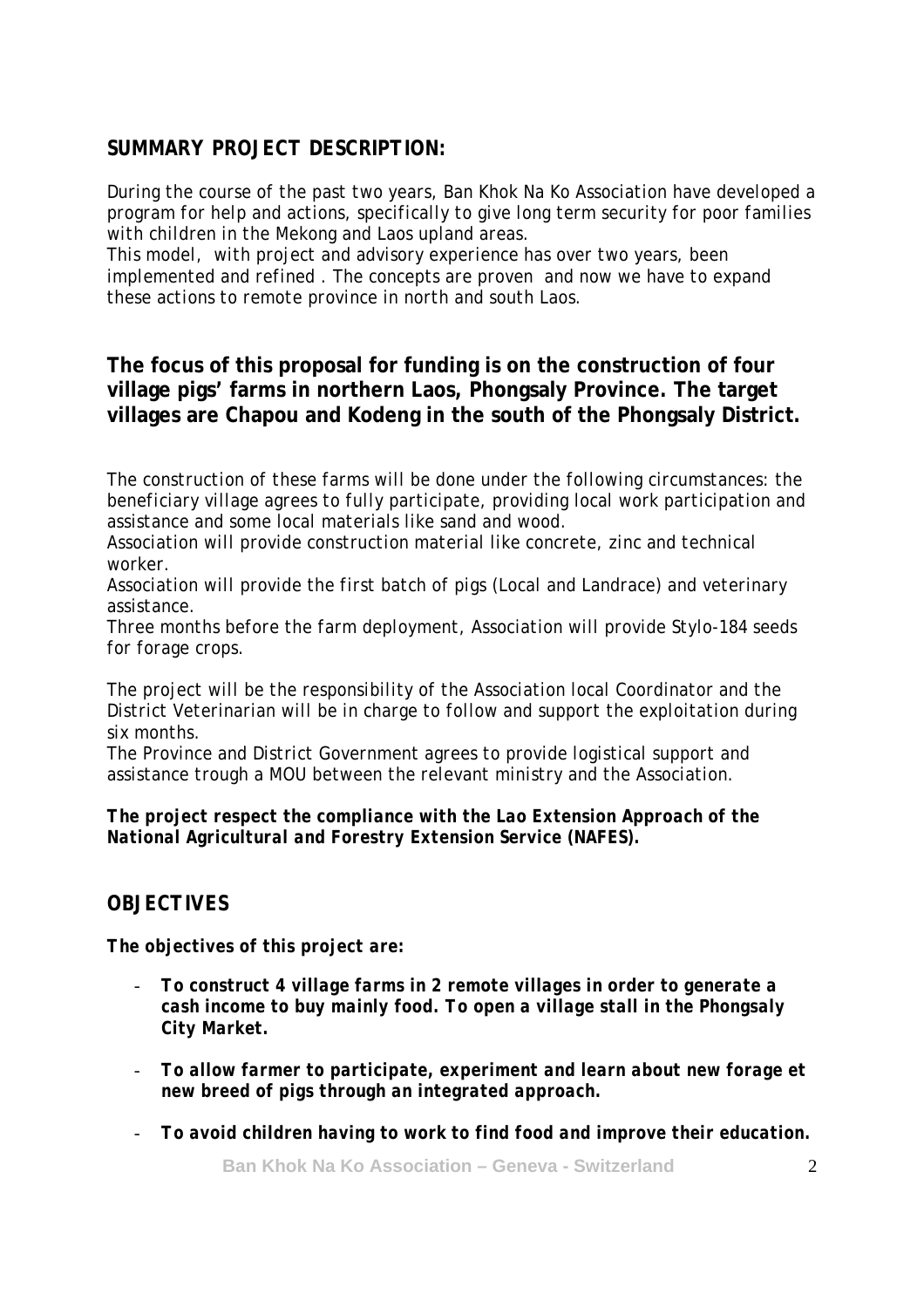#### *Justification Summary:*

*This project is justified because:* 

- *1) Families need an "alternative resource" after opium eradication.*
- *2) Poor families cannot borrow money to buy animals with.*
- *3) Cash income is necessary to buy food for poor families.*
- *4) Livestock is traditional and not a "new technology" .*
- *5) Improve skill and activities in livestock practices and share new knowledge.*

# *PROJECT DESCRIPTION:*

#### *Background:*

*Phongsaly District has been identified by the Association as a focal area for the "Alternative Resources" program. The designation is based on the following:* 

*In upland areas, 65% of households are below the Poverty Line (countrywide: 41 %). Only 10% of the market value (replacement value) of self consumed produce is bought in. Groups are living in quasi autarky.*

*Since 1998, under international pressure, Opium poppy eradication has impoverished villages. The average poppy cash income per family was 80 US\$ per year. This cash income was mainly used to buy food during the shortage periods (3-5 months/year). In addition, with injunctions against shifting cultivation (slash and burn) and hunting, additional pressures have been put on traditional activities of these people; No alternative resource was provided or proposed. Currently, tea cash crops are proposed.* 

*But the remoteness of villages limits development. Due to the lack of resources, the Lao Government focuses programs only in easy-to-reach villages. In the Phongsaly District, 90% of the villages are far from roads.* 

*Livestock is the best source of income for families, for whom sales of livestock typically account for the main part of their annual cash income. Currently one kg of pork is around 1 US\$ if sold directly in the market. Fattened pigs reach 60-90 kg after 6 or 10 month depending of the breed. In north Laos the market for pigs is growing (Chinese traders). Phongsaly dwellers are culturally and economically oriented to China. The nearest city is Mengla, China, 3 hours far from Phongsaly. The nearest Laotian city is Oudomxai, about 10-12 hours for a 4-weels drive vehicle, if tracks are passable.*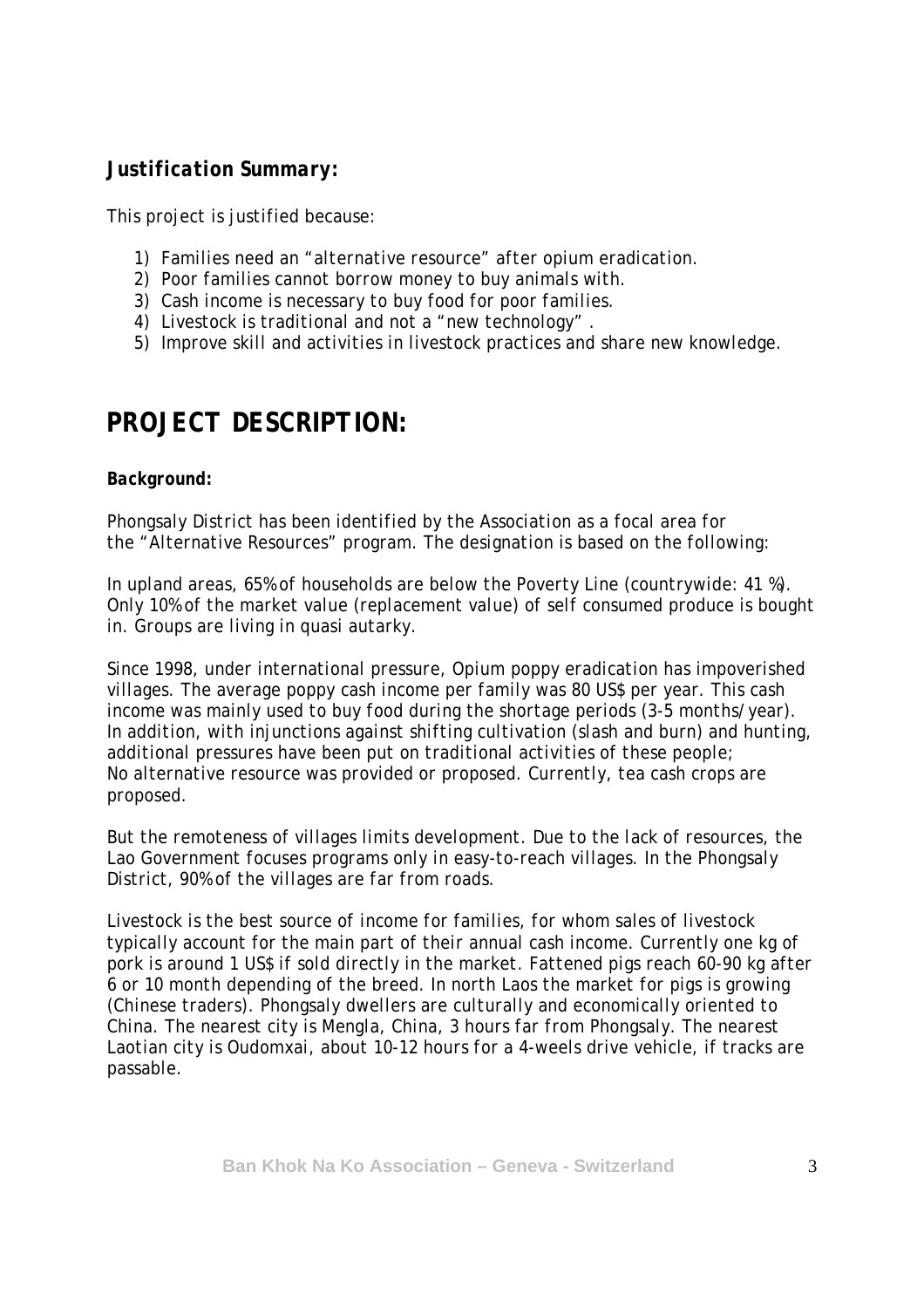*Target villages, Kodeng (153h, 33 households) and Chapou (61h, 14 households), are far from de road and they have no real prospect of development. People subsist almost exclusively on what they grow or forage. Cash economy is limited to wildlife and forest products. But Kodeng has recently developed tea culture. Presence at the Phongsaly City Market will improve opportunities of exchanges.* 

*Kodeng and Chapou have light wood 1-classroom schools with 1 or 2 primary levels. The ethnic group is Phounoy and they have good traditional commitment to livestock.* 

*There currently only two NGOs working in Phongsaly District :* 

- *CCL (PPDP Project) : Agriculture and water (end of program : June 2006)*
- *World Church: Education.*

## *Project Activities:*

*Farm design and project management.* 

*Construction of 4 pigs-farms: planning and purchase materials and construction. Purchase forage seeds and prepare exploitation. Purchase first batch of piglets. These activities are directly related with the objectives: "***building pigs farms in order to provide new skills, cash incomes and sedentary activities for poor families***" with the emphasis to facilitate the children's scholarships.* 

## *Expected Outputs:*

*The result of the farm implementation will be:* 

- *1) The sale of animals will provide cash income for families, that's means :* 
	- o *Possibility to buy food complement or food during shortage periods.*
	- o *Possibility to buy medicaments*
	- o *Improve market access (Phongsaly) not only to sale pigs.*
	- o *Maintenance of the family house….*
- *2) Acquire and share new skill about pigs breed and forage.*
- *3) This type of farming will avoid work on field for children.*

#### *Indicators (Follow-up and Post Project Review)*

- *1) Coordinator reports (weekly) : planning, finances.*
- *2) Veterinary reports (monthly) health status, food feeding status.*
- *3) Farmers' interview: Pig sale and market activity, food security balance.*
- *4) School attendant interview and visible changes in village appearance.*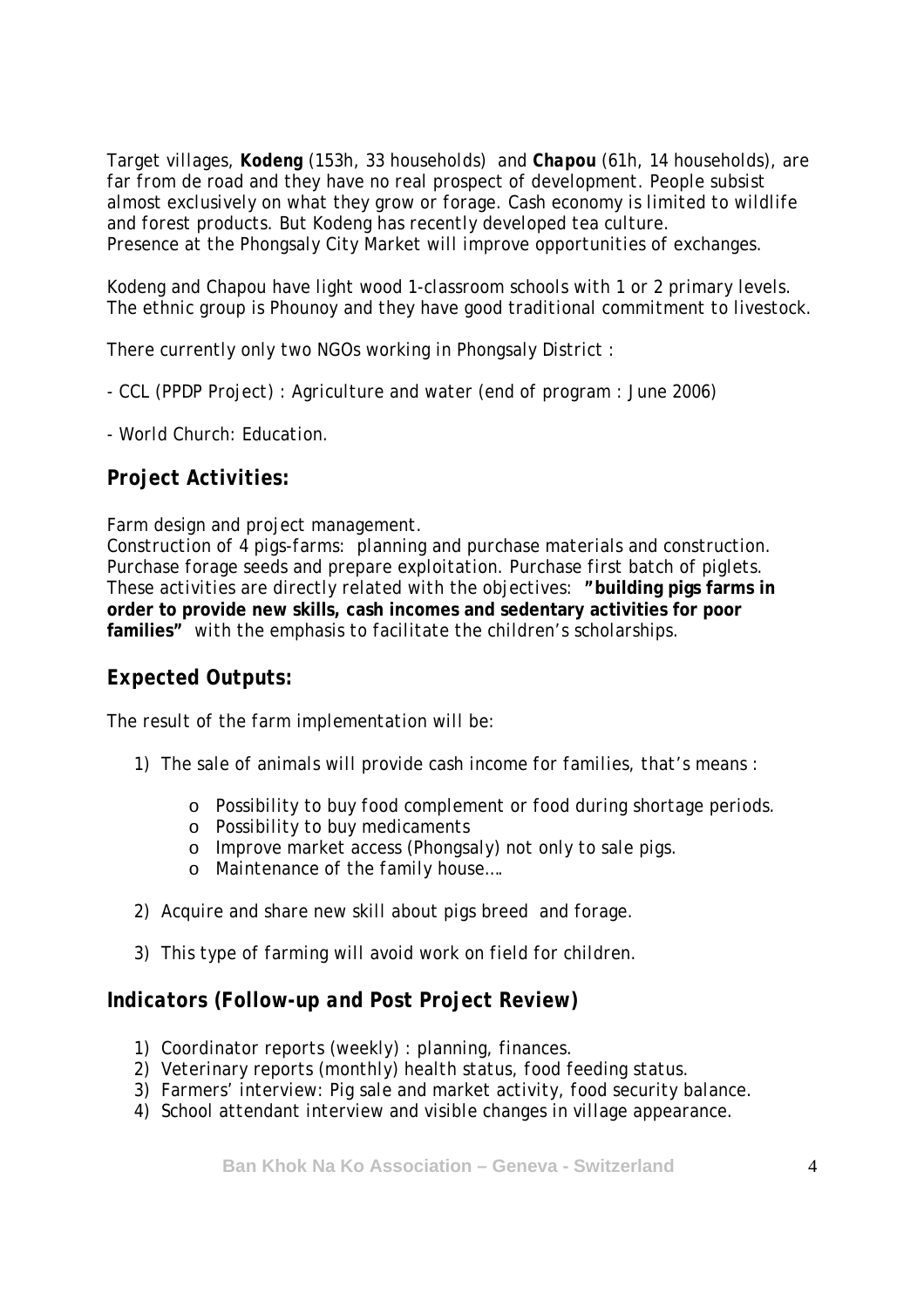# *Target Groups:*

*According the vision of the Association, the primary beneficiary group of this activity is children. Pig Farms avoid children having to work in field or seeking food every day in the forest. The consumption of wild plants is common and widespread in food insecure areas where a wide range of species is consumed. The selected villages chosen for farm deployment are Kodeng and Chapou because there are very poor and they have good attitude for livestock farming.* 

# *Beneficiary Involvement*

*Association discussed the concept and specific plan with the provincial and district Government staff, as well as with the Provincial, District and Village teams. Villages have agreed to participate and provide labor and some local materials. Village and district partners (veterinarian and coordinator) will be closely involved in the construction and in the management of the farms.* 

# *Project Duration:*

*Physical construction of each farm will take approximately 1 months. Construction in villages will be started in a staggered fashion and all will be completed within 3 months of inception.* 

*Three months before, seeds for forage will be provided.* 

*The Farms are to be build of concrete (floor), hardwood (walls, posts etc.) and galvanized iron (roof). The normal life of this type of building is at least 10 years. The total duration of the project is 5-6 months with 6 months for Post Project Review.* 

## *Poverty Reduction:*

*Due to the lack of resources, the Lao Government focuses programs only in easy-toreach villages. In the Phongsaly Province, 80 % of the villages are far from roads.* 

*The construction and active use of these 4 village farms will directly contribute to poverty reduction by:* 

*Livestock are an important source of income for families, for whom sales of livestock typically account for about 80 percent of their annual cash income in many upland areas in Laos.* 

*Livestock are also central to the livelihood and security of poor population. Thus, improvement of the livestock sector will entail significant impacts on poverty reduction through directly enhancing the livelihood of the poor in rural areas. Currently, livestock production is severely constrained by animal diseases. The closed-pen farms are important improvement to limit drastically animal disease. Financially and technically feasible animal health practices can improve livestock productivity, requiring only light support.*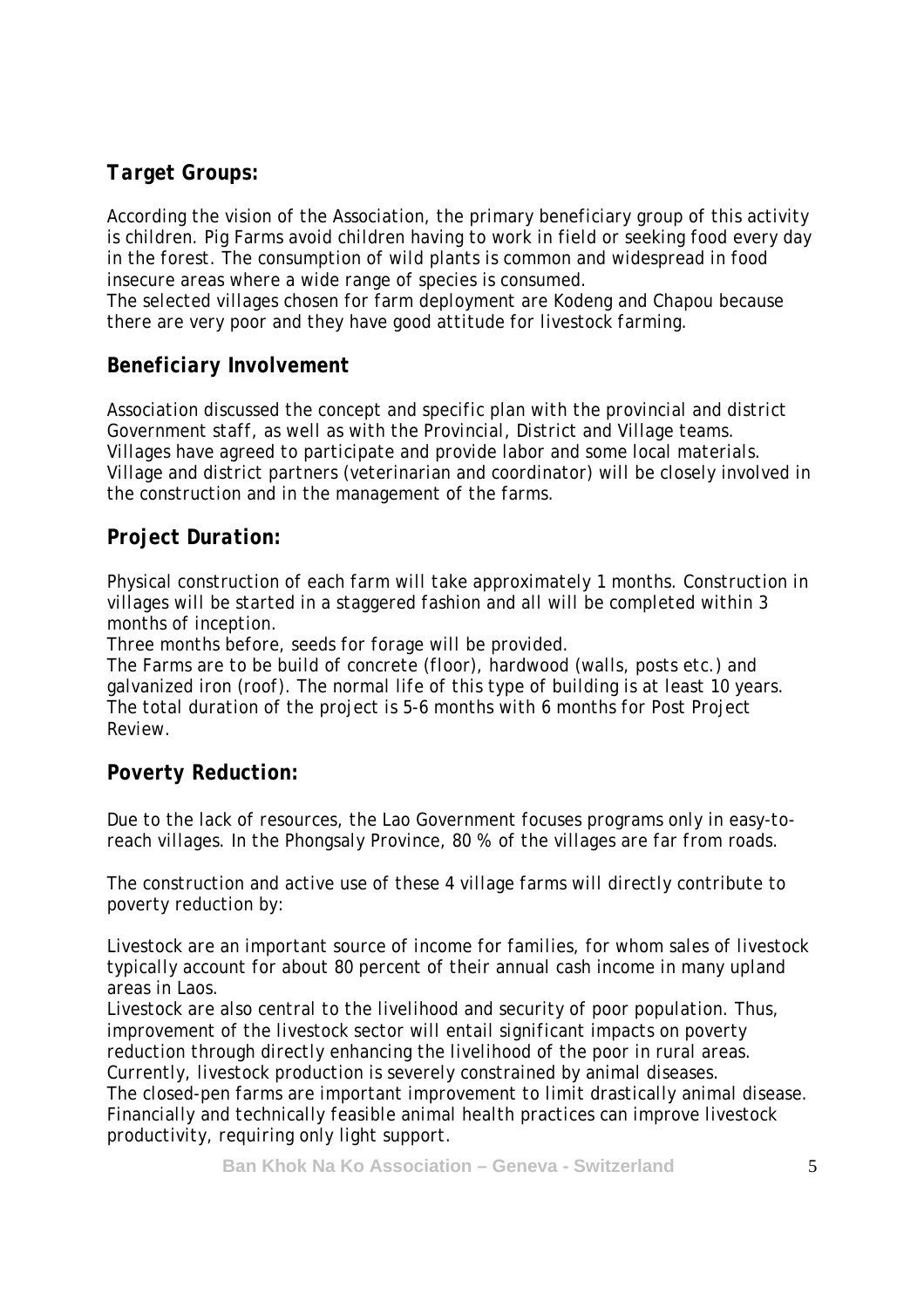## *ETHNOLOGICAL and CULTURAL DIMENSION:*

*The development of any "Alternative Resources" project needs to be carefully planned from the cultural point of view.* 

*The Phongsaly "province" was initially territory of China, included in the principality of Tai Lue. This part of land was given in 1895 by French to Laos to constitute the north of the "Protectorat Français du Laos".* 

*In this northern area, borders are China, Burma (Myanmar), Vietnam, Thailand in the west and Laos.* 

*Phongsaly Province is divided in 7 districts and involves 600 villages. In this province, there are 31 different ethnic groups (Laos : 49 – 60 ethnics groups).* 

*Considering ethnicity is crucial. Ban Khok Na Ko Association is committed to working with local ethnic groups on their own terms. That's means: Thorough Community consultation to define project objectives.* 

*Elaboration of the Project Brief includes visits to each village. We can benefit from presence of ethnological activities in upland areas and Ban Khok Na Ko Association has partnerships with professionals (Laotian, Canadian, French, Swiss) in the field.* 

*When the Project Scope is approved, the Program Director or Association staff member performs the final on-site evaluation. This last step may cause late changes like, for instance, choice of local breed of animals for farming, despite a longer fattening up time.* 

## *SUSTAINABILITY:*

*Construction of the farm will be the primary cost of this Project. Building maintenance is not critical to long-term sustainability; current materials are available in the village area.* 

*The sense of ownership on the part of the village ensures that the village takes appropriate care to make sure the farm lasts as long as possible.* 

*For the animal's health point of view, the District Veterinarian is involved. In the near future, Village Veterinarians will be available for villages groups.* 

*The participatory approach will provide new skills and sharable practical experience.* 

*We have to keep in the mind that globally Cash Income Generation is the best incentive for villagers.*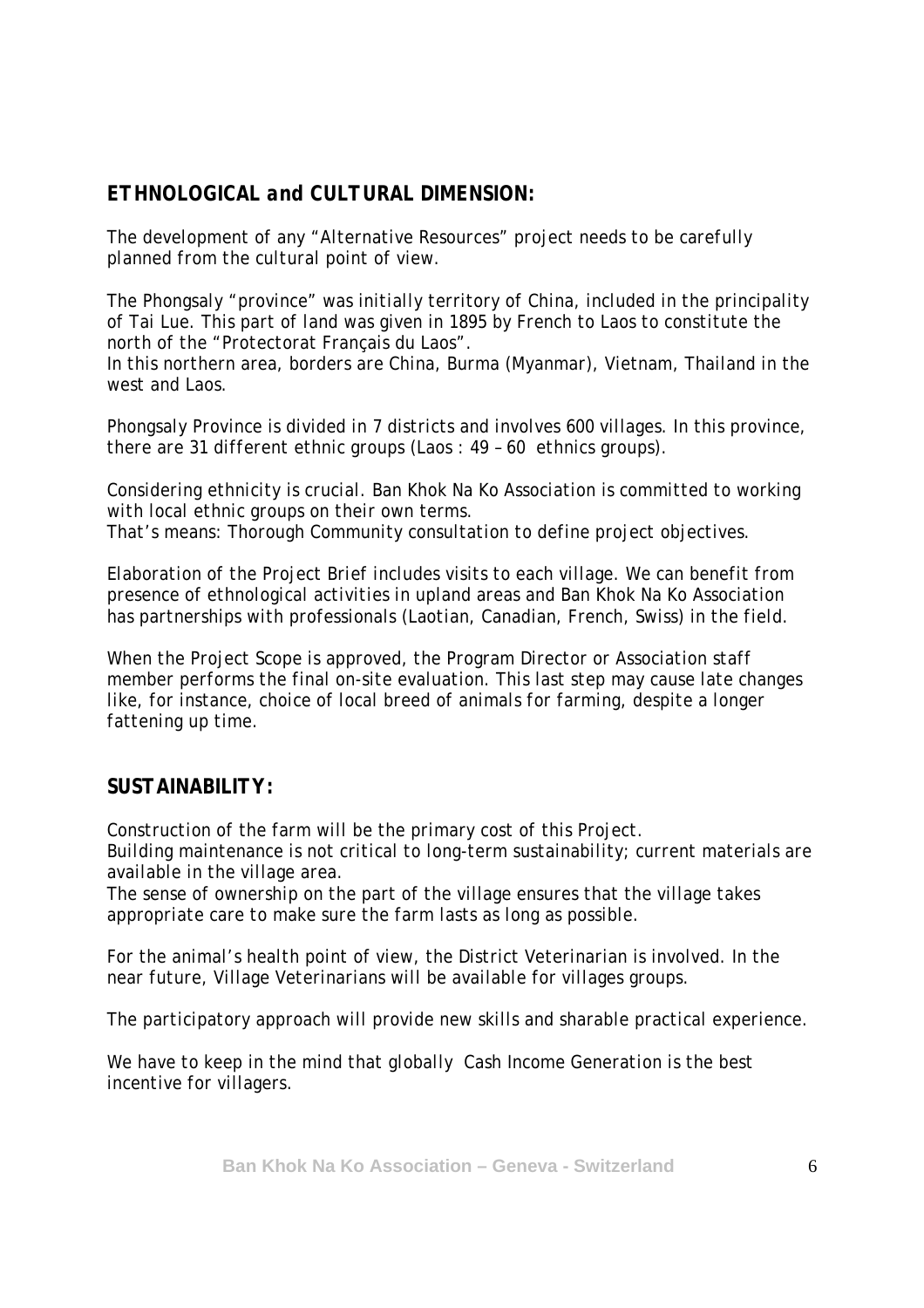## *Specific issues and challenges:*

- *1. Villages Remoteness.*
- *2. The lack of community experience in change of activity.*
- *3. Livestock commitment.*
- *4. Women involvement.*
- *5. Very poor health care.*
- *6. No opportunities for exchange improvement (no road).*
- *7. No training resources of any kind.*
- *8. Language obstacles: most villagers do not speak Lao.*
- *9. Land pressures, limited land allowed for cultivation (mandates against slash and burn cultivation).*

#### *How will the project address these problems?*

- *1. Chapou, Kodeng: reachable by light trucks (tracks from Phongsaly-Boun Neua road)*
- *2. Pig farming is traditional, new pigs provided step by step (amount of animals). Some Landrace breed will be provided to selected farmer to demonstrate the possibility of fattening and breeding.*
- *3. Phounoy livestock commitment is well know.*
- *4. Traditionally women are involved with livestock (small animals, including pigs). Stylo-184 forage do not needs cooking.*
- *5. Closed-pen farms are an important improvement as they limit drastically the prevalence of animal diseases, veterinary support provided.*
- *6. This type of livestock is compatible with current access. There are no expectations for "road-side business". Market access can improve other exchanges.*
- *7. No need for special knowledge, veterinarian will provide requested support.*
- *8. Ethnic village have fairly autarkical lives…*
- *9. Certain types of forage do not need special fields (typically Stylo-184) possible to plant even on the track side.*

## *BUDGET BREAKDOWN:*

**The budget for this project is limited in time to costs associated with the physical construction for the 4 village pig-farms in Phongsaly District and to provide first batch of animals, initial food and six months veterinary support. Association will finance one stall during the first year at the Phongsaly Market.**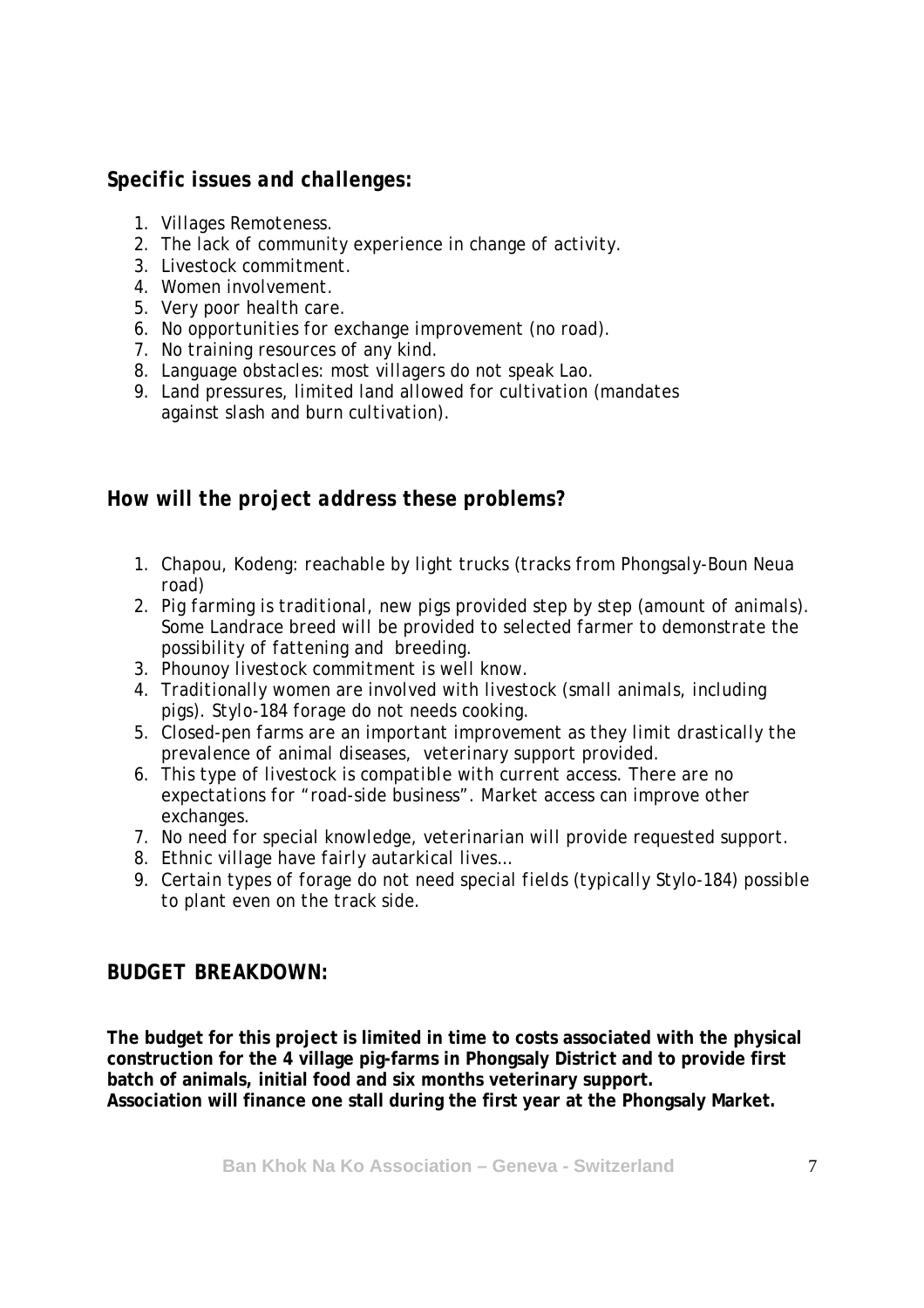| ASSOCIATION Ban KHOK NA KO                                                 |                   |                           |                    |             |
|----------------------------------------------------------------------------|-------------------|---------------------------|--------------------|-------------|
| <b>BUDGET DE PROJET</b>                                                    |                   |                           |                    |             |
| "Ressources Alternative" Nord Laos                                         |                   |                           |                    | <b>US\$</b> |
| V: 08.02.2006                                                              |                   |                           |                    |             |
| Désignation                                                                | Prix par<br>unité | <b>Nombre</b><br>d'unités | <b>Total</b>       |             |
| 1. PERSONNEL                                                               |                   |                           |                    |             |
| 1.1. Personnel national Coordination                                       | 150.00            | 12                        | 1'800.00           |             |
| 1.2. Personnel national Vetérinaire                                        | 75.00             | 12                        | 900.00             |             |
| 1.4. Consultants (Rel.ONG)<br>1.5. PerDiem Partenaires GoV, chantiers, vet | 5.00              | 120                       | 100.00<br>600.00   |             |
| Sous total personnel                                                       |                   |                           | 3'400.00           |             |
| 2. FORMATION, LOGISTIQUE                                                   |                   |                           |                    |             |
| 2.2. Matériel Didactique (Livres Lao élevage)                              | 20.00             | 40                        | 800.00             |             |
| 2.3. Hébergement et alimentation                                           | 50.00             | 30                        | 1'500.00           |             |
| 2.6. Frais de déplacement local (4x4 et chauffeur)                         | 60.00             | 20                        | 1'200.00           |             |
| 2.7. Voyages-Vientiane-Phongsaly-Internes                                  |                   |                           | 2'250.00           |             |
| <b>Sous Total</b>                                                          |                   |                           | 5'750.00           |             |
| <b>3. SOUTIEN AUX PARTENAIRES DE PROJET</b>                                |                   |                           |                    |             |
| 3.1. Appui légal, juridique (frais doc.)                                   |                   |                           | 200.00             |             |
| 3.2. Achat animaux                                                         | 30.00             | 160                       | 4'800.00           |             |
| 3.3. PR-Gouvernement et inaugurations                                      |                   |                           | 1'000.00           |             |
| 3.4. Location stall Marché Phongsaly<br>3.5. Kits Vétérinaires             | 400.00            | $\mathbf{1}$              | 400.00             |             |
| Sous total, appui partenaires                                              | 100.00            | $\overline{2}$            | 200.00<br>6'600.00 |             |
| <b>4. CONSTRUCTION des FERMES</b>                                          |                   |                           |                    |             |
| 4.1. Salaire Contremaître                                                  |                   |                           |                    |             |
| 4.2. Prèparation du terrain                                                | 200.00            | $\overline{2}$            | 400.00             |             |
| 4.3. Frais de construction                                                 | 1'410.00          | $\overline{4}$            | 5'640.00           |             |
| 4.4. Forages puits                                                         |                   | 2                         | 500.00             |             |
| 4.4. Autres Transport du matériel                                          |                   |                           | 2'800.00           |             |
| Sous total construction                                                    |                   |                           | 9'340.00           |             |
| <b>5. ACHAT DE CONSOMABLES</b>                                             |                   |                           |                    |             |
| 5.1. Médicaments                                                           | 1.00              | 160                       | 160.00             |             |
| 5.2. Nourriture (complément initial)                                       | 20.00             | 160                       | 3'200.00           |             |
| 5.3. Seeds (Stylo-184)                                                     |                   |                           | 100.00             |             |
| Sous total consommables                                                    |                   |                           | 3'460.00           |             |
|                                                                            |                   |                           |                    |             |